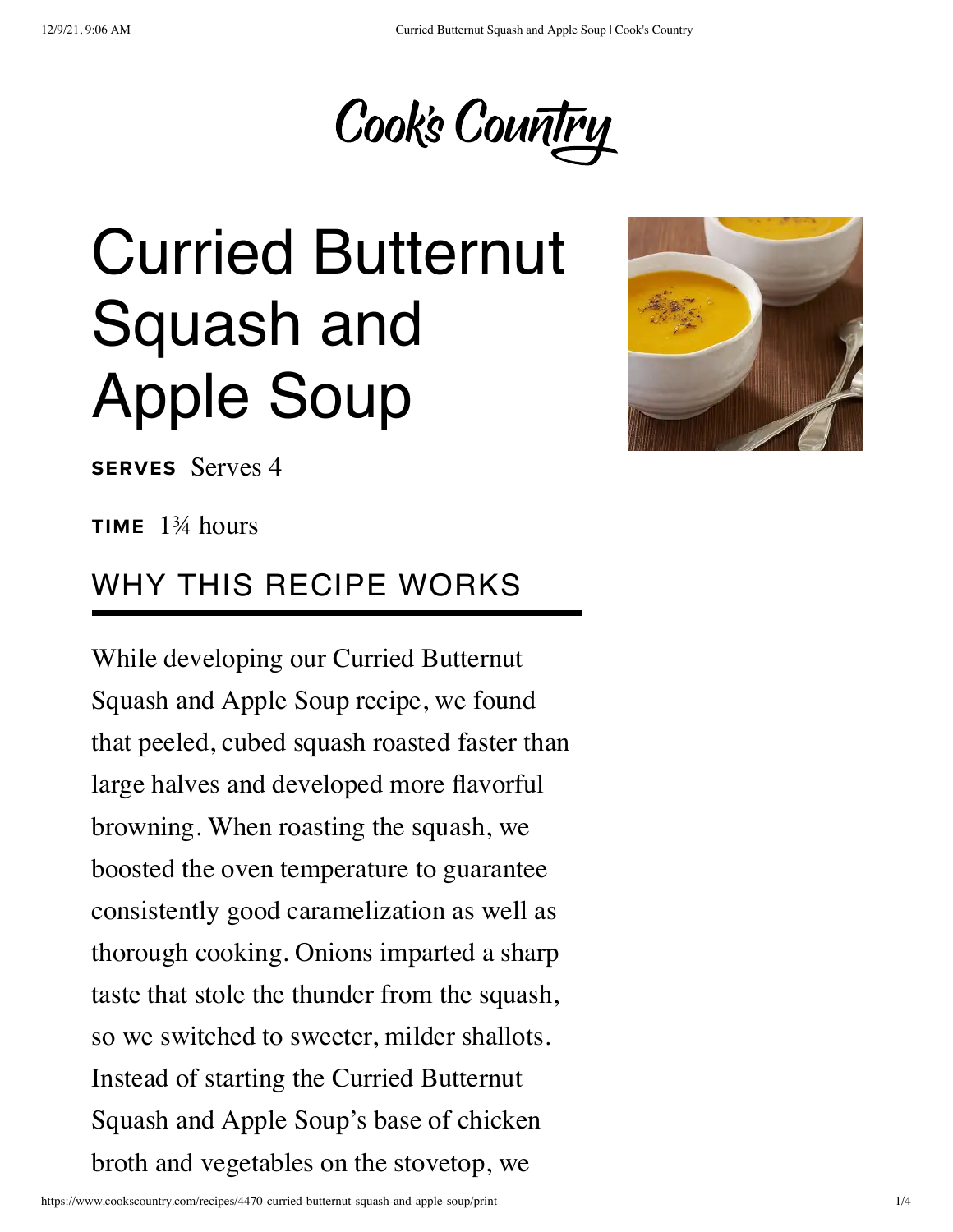reduced it in the oven: once the vegetables had browned, we added a bit of broth to deglaze the roasting pan and popped it back in the oven. Only after pureeing the soup in the blender did we turn on the stove and heat everything through. Finally, a pinch of curry powder added depth and maple syrup drew out even more of the squash's sweetness in this Curried Butternut Squash and Apple Soup.

#### INGREDIENTS

- $\Box$  1 medium butternut squash (about 3 pounds), peeled, seeded, and cut into 1 1/2-inch chunks (see related Step by Step)
- $\Box$  1 ½ pounds Golden Delicious apples, peeled, cored, and chopped

### BEFORE YOU BEGIN

\* Because the bulbous end of butternut squash contains the seeds and stringy fibers, purchase squash with a relatively long neck—they have more usable flesh. You can replace the chicken broth with vegetable broth for a vegetarian version of this soup.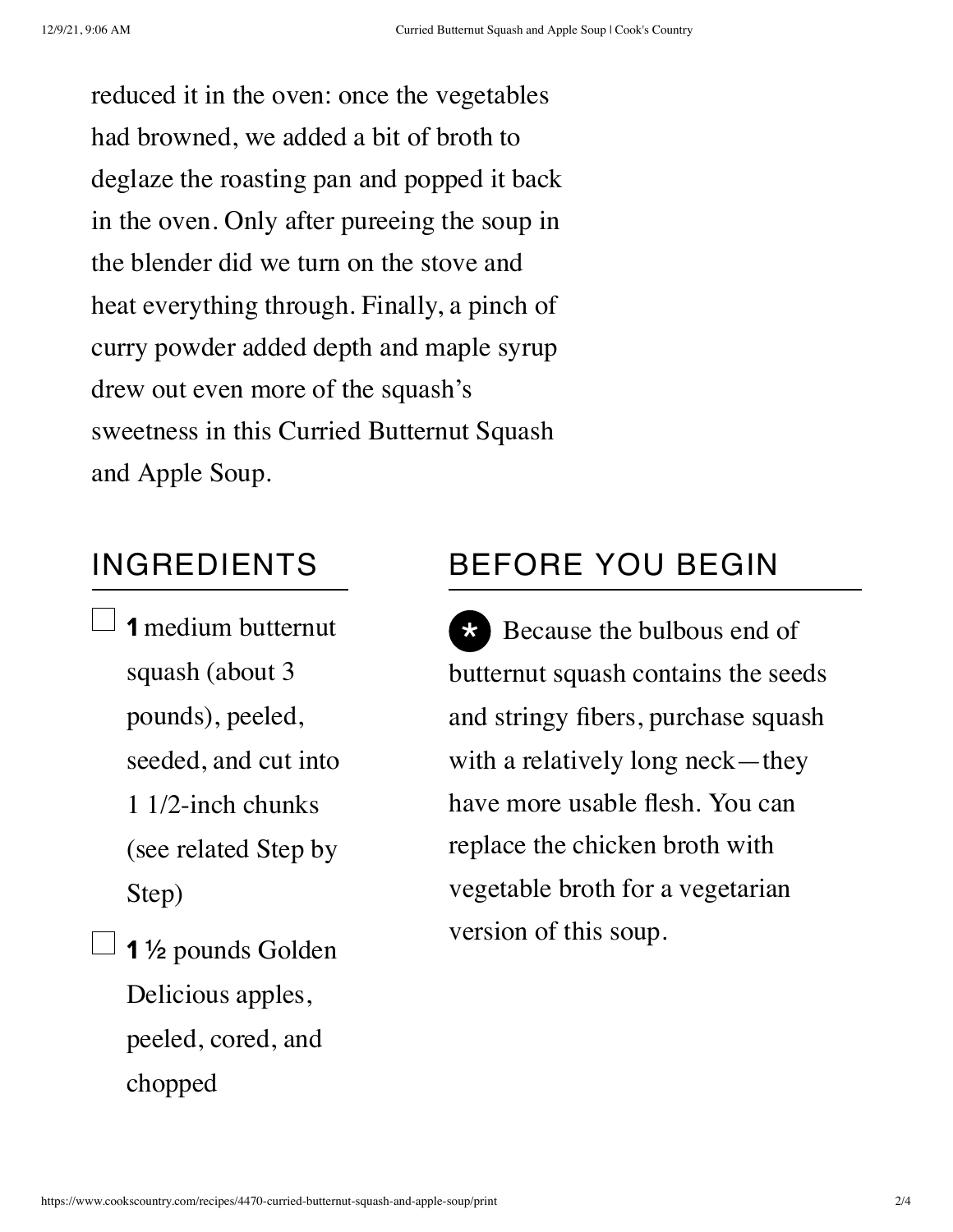3 medium shallots, peeled and quartered  $\perp$  ¼ cup vegetable oil Salt and pepper 4 cups low-sodium chicken broth (see note)  $\Box$  1 tablespoon maple syrup  $\perp$  1/2 teaspoon curry powder ¼ cup heavy cream

## INSTRUCTIONS

Adjust oven rack to middle position and heat oven to 450 degrees. Toss squash, apples, shallots, oil, 1 teaspoon salt, and ½ teaspoon pepper in large bowl, then arrange in single layer in large roasting pan. Roast, stirring occasionally, until vegetables are golden brown and softened, about 45 minutes. Add ½ cup broth to pan and scrape up any browned bits with wooden spoon. Return to oven and cook until liquid has reduced and vegetables are glazed, about 5 minutes. 1